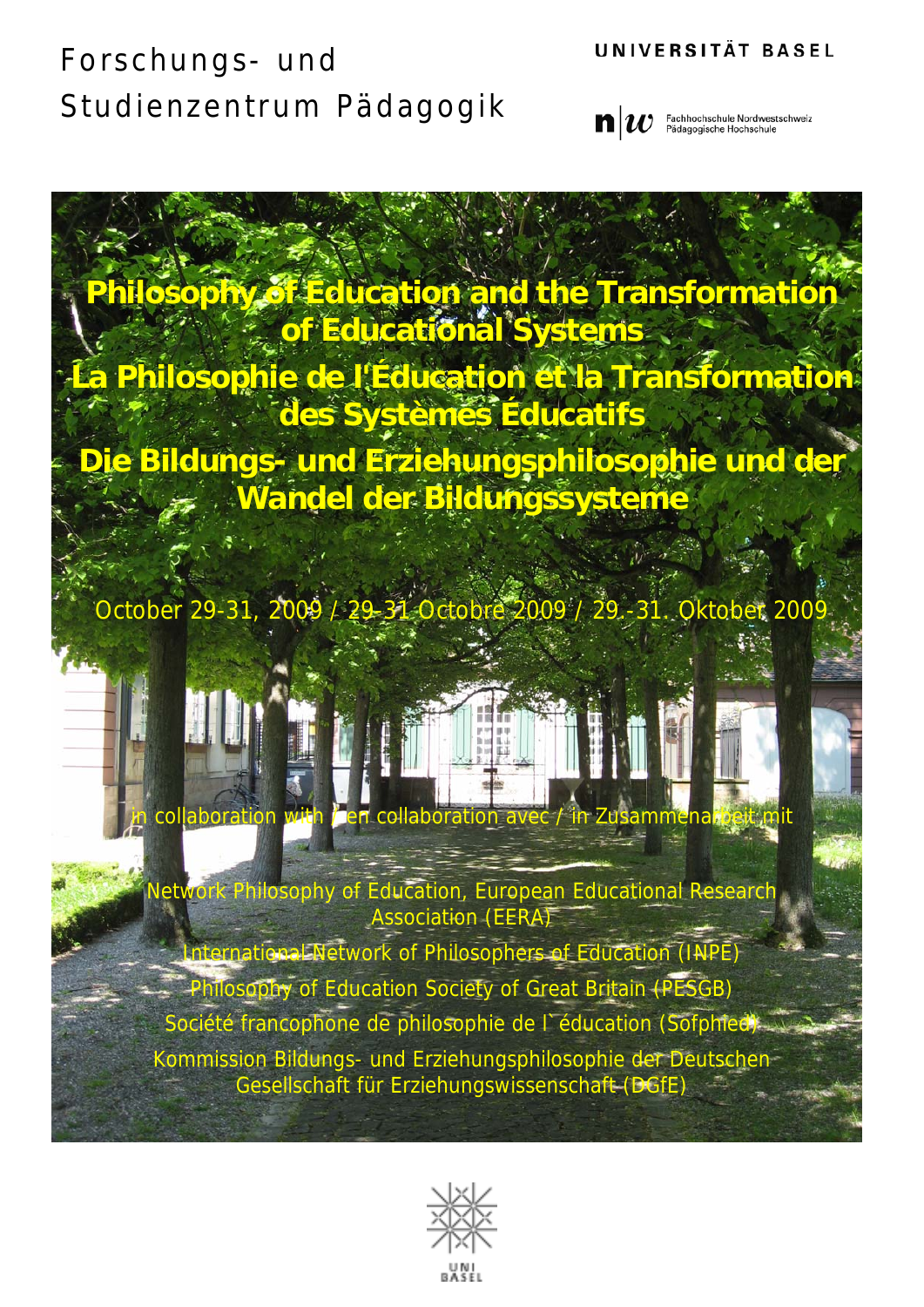## **Programme**

### **Thursday, October 29, 1pm - 6pm**

#### **Opening**

**Roland Reichenbach**, Basel, Switzerland Address of welcome and introduction

**Anton Hügli**, Basel, Switzerland Über Bildungsphilosophie, Macht der Ideen und gesellschaftlichen Wandel

#### **Sessions**

**Paul Smeyers**, Ghent, Belgium Philosophy and the transformation of educational systems. Taking the conditions we find ourselves in seriously.

Reply: **Amrita Zahir**, Basel, Switzerland

#### **Michel Soëtard**, Angers, France

La philosophie de l'éducation: une épine dans le pied (d'argile) du système éducatif

Reply: **Rita Casale**, Wuppertal, Germany

#### **Hans-Christoph Koller**, Hamburg, Germany

Die Erforschung transformatorischer Bildungsprozesse. Exemplarische Überlegungen zum Verhältnis von Bildungsphilosophie und Bildungsforschung

Reply: **Joseph Cohen**, Dublin, Ireland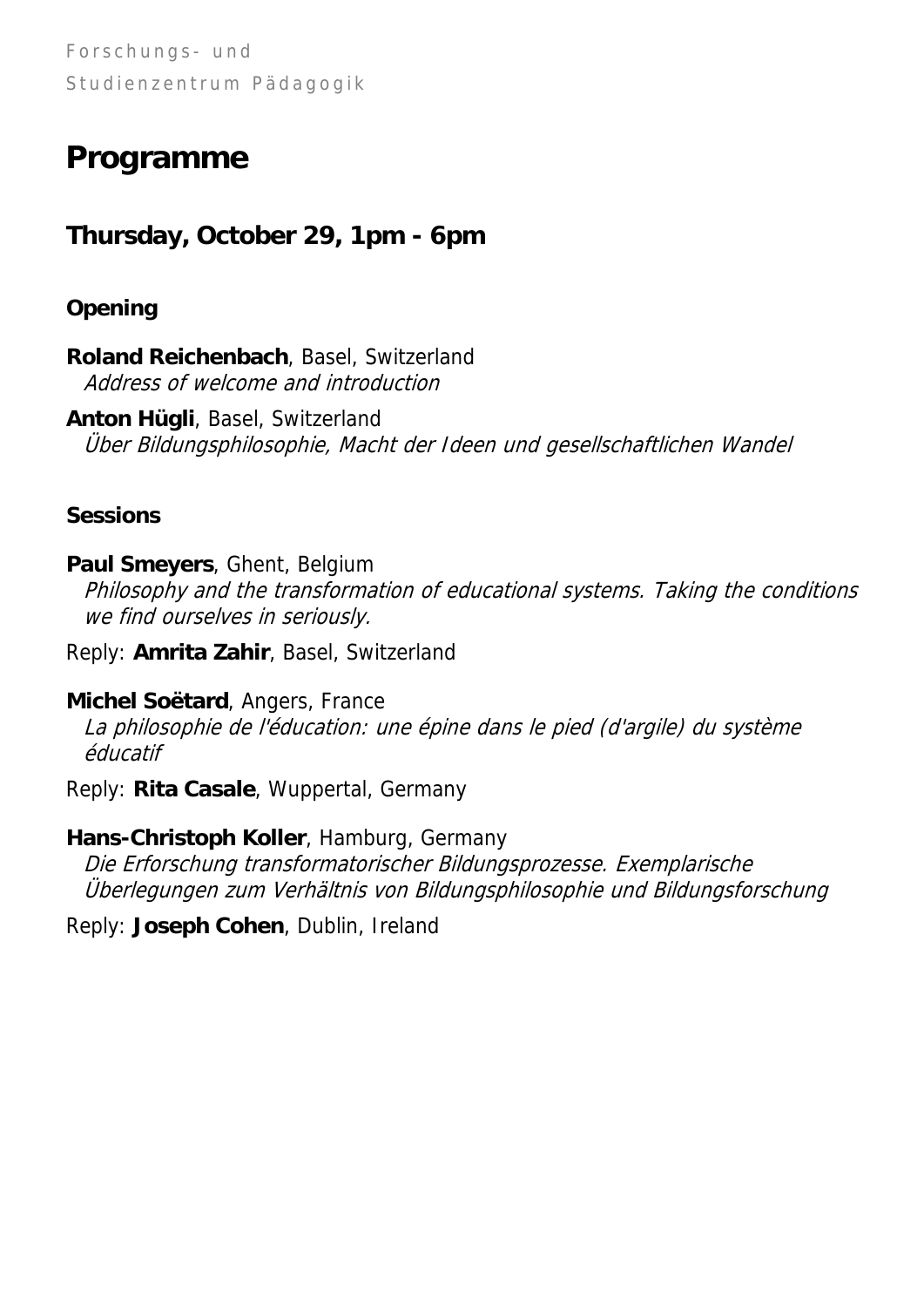### **Friday, October 30, 8:30am - 7pm**

#### **Sessions**

**Anne-Marie Drouin-Hans**, Dijon, France De la transformation nécessaire à la permanence salutaire: regards philosophiques sur la volonté de changement

Reply: **Christopher Winch**, London, UK

**David Bridges**, Cambridge, UK From the scientistic to the humanistic in the construction of the contemporary university

Reply: **Christiane Thompson**, Fribourg, Switzerland

**Philippe Foray**, St. Etienne, France L'éducation, une individualisation par la socialisation

Reply: **Bruce Maxwell** 

**Jan Masschelein**, Leuven, Belgium On fieldwork in philosophy and the actual need for laboratories

Reply: **Sharon Todd**, Stockholm, Sweden

### **Parallel Sessions**

**Xavier Riondet**, Nancy, France

Etre «archiviste» et penser le lien philosophie de l'éducation / transformation des systèmes éducatifs: L'exemple de l'usage d'une référence à Foucault dans une recherche en Sciences de l'éducation

**Fernando Bárcena**, Madrid, Spain The philosophy of education and the biopolitical pedagogy

**Ilan Gur-Zeev**, Haifa, Israel The rebirth of philosophy of education in face of the near end of life

**Didier Moreau**, Nantes, France La philosophie de l'éducation comme problématisation de l'expérience humaine

**Marianna Papastephanou**, Cyprus

The conflict of the faculties, philosophy of education and boundary discourses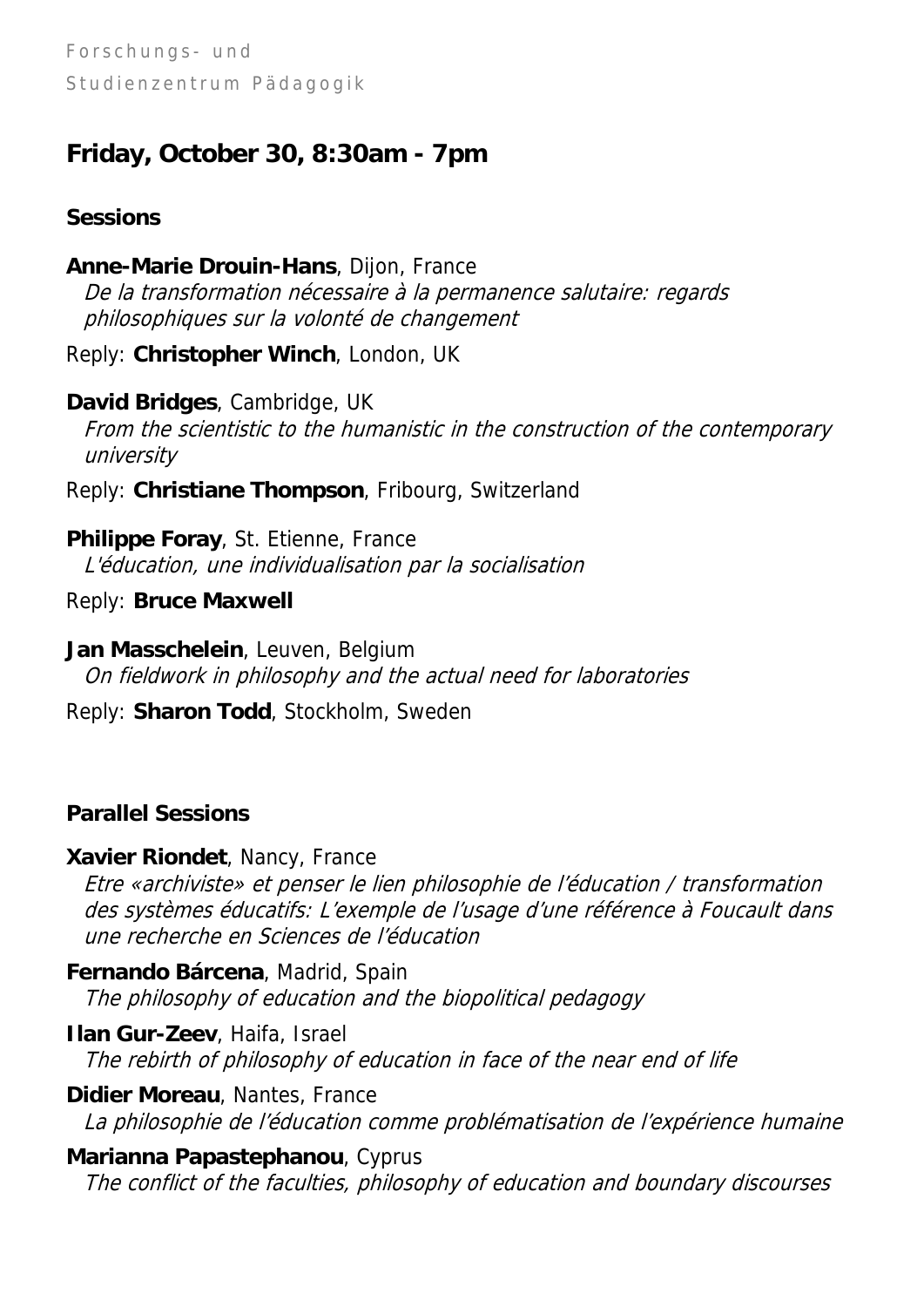#### **Kai Horsthemke**, Wits, South Africa

Indigenisation, internationalisation, and Transkulturalität: Approaches to transmission and transformation in education

#### **Suzy Harris**, London, UK

Invitation to the new world order: Language, knowledge and higher education after neoliberalism

#### **Agniezska Dzierzbicka**, **Elisabeth Sattler**, Vienna, Austria

The regime of art in the knowledge-based society. New modes of practices in education

**Monika Kaminska**, **Thomas Altfelix**, Hamburg, Germany Die Erkenntnisethik der pädagogischen Wirklichkeit

**Renate Girmes**, Magdeburg, Germany Bildungstheorie als Kartierung der Welt oder als Einheit der Differenz

**Laurence Loeffel**, Lille, France Philosophie et éducation en France: entre conservatisme et émancipation

**Héléna Théodoropoulou**, Rhodos, Greece De la congruence: un haut-fond pour la philosophie de l'éducation

#### **Gale Macleod**, **Morwenna Griffiths**, Edinburgh, Scotland Philosophical influences on educational policy: exhortations and practices

#### **Nancy Glock-Grueneich**, Santa Cruz, USA

Higher education and human survival: reclaiming a core role for philosophy of education

**Jean-François Dupeyron**, Bordeaux, France Les mots pour dire philosophiquement l'éducation

**Thomas Storme**, Leuven, Belgium Researching the child: dealing with the presupposed child

#### **Olaf Sanders**, Köln, Germany

Habe den Mut. Das "pädagogische Zeitalter" als Herausforderung für die Bildungsphilosophie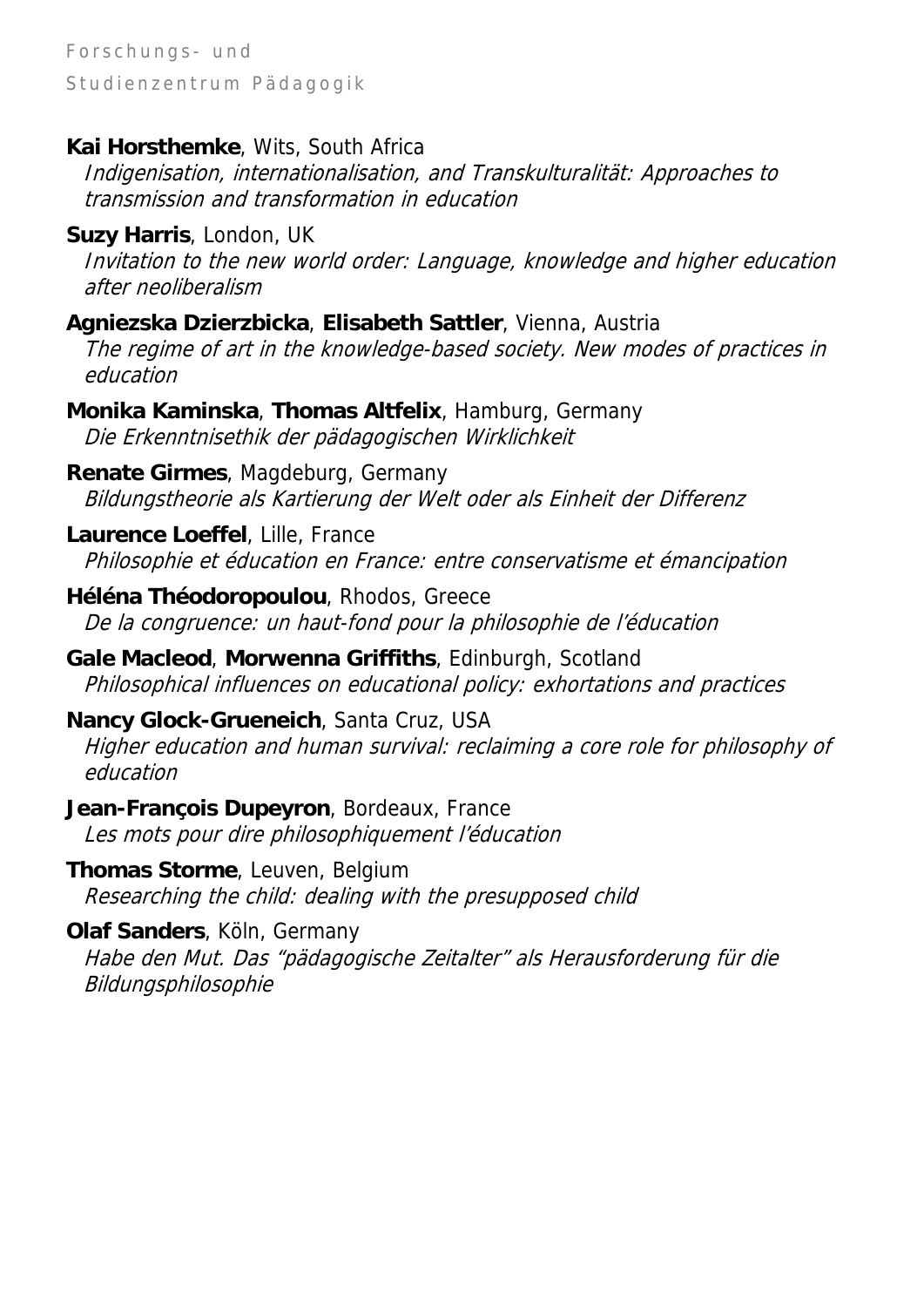### **Saturday, October 31, 9am - 1pm**

#### **Sessions**

**Paul Standish**, London, UK Education's outside

Reply: **Norbert Ricken**, Bremen, Germany

**Volker Kraft**, Neubrandenburg, Germany Role and function of "philosophy-of-education" within the educational sciences a cross-national attempt

Reply: **Jim Conroy**, Glasgow, Scotland

#### **Parallel Sessions**

**Leonore Bazinek**, Paris, France Autodidaxie als Rettungsanker in stürmischer Zeit oder als Motor bei flauer See. Die Monologe Friedrich D. E. Schleiermachers

**Laurent Dessberg**, Dijon, France La question de la «solidarité»: enjeux philosophiques et incidences sur le système éducatif

**Zdenko Kodelja**, Ljubljana, Slovenia Philosophy of education and educational reforms

**Huey-Li Li**, Akron, Ohio, USA Rethinking truth seeking and willful ignorance

**Closing** 

**Roland Reichenbach**, Basel, Switzerland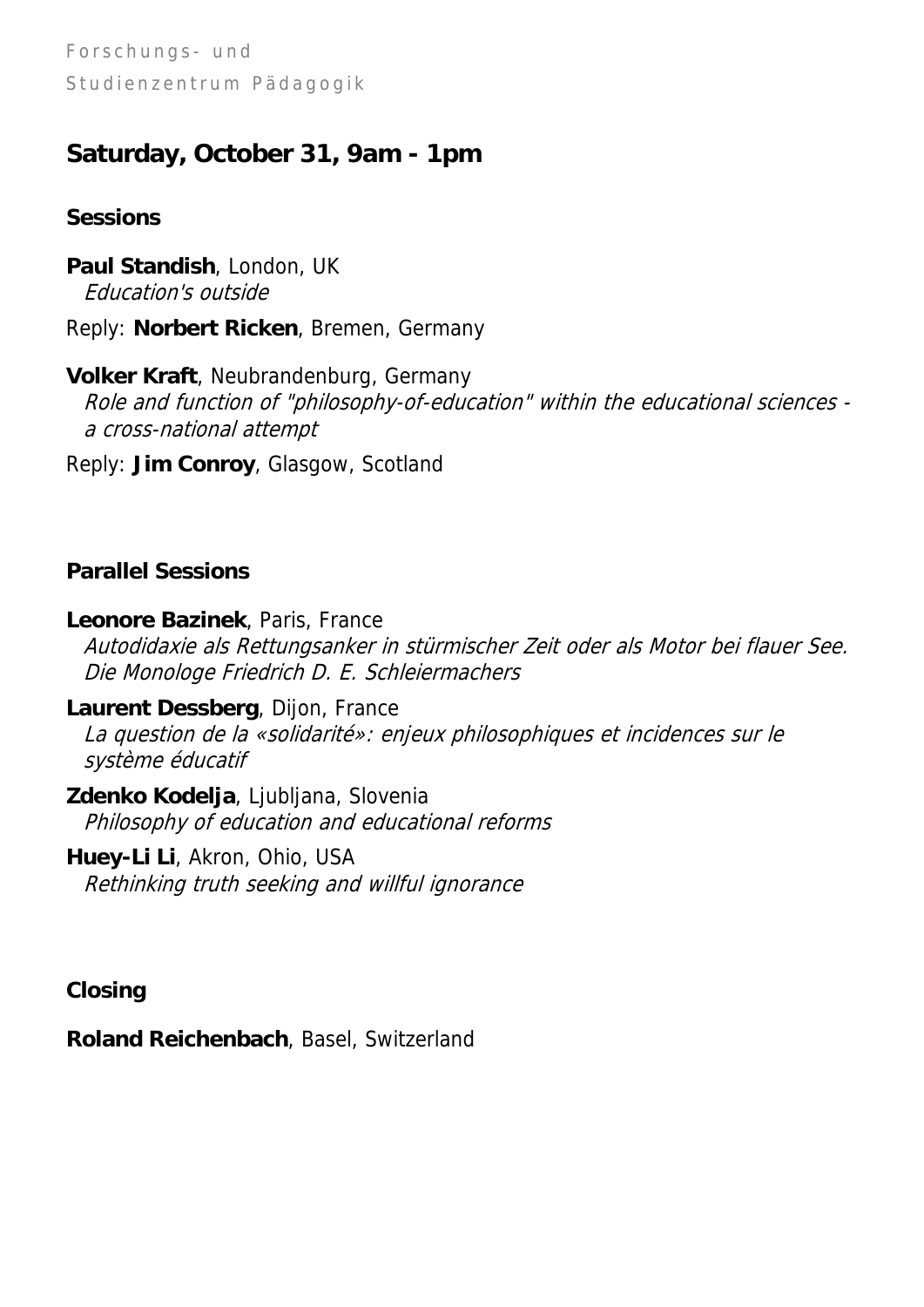### **Conference fee / Frais d'inscription / Tagungsgebühr:**

bis / until 30. September 2009: CHF 100.- (~ EUR 65.-) nach / after 30. September 2009: CHF 150.- (~ EUR 100.-)

### **Application form / formulaire d'inscription / Anmeldeformular**

<http://paedagogik.unibas.ch/internationale-tagung/>

### **Venue / Lieu du colloque / Tagungsort**

Forschungs- und Studienzentrum Pädagogik FSP Riehenstrasse 154 CH-4058 Basel

### **Contact / Kontakt**

Forschungs- und Studienzentrum Pädagogik FSP Ingrid Keller Riehenstrasse 154 CH-4058 Basel

+41 61 467 49 71 [paedagogik-at-unibas.ch](mailto:paedagogik@unibas.ch)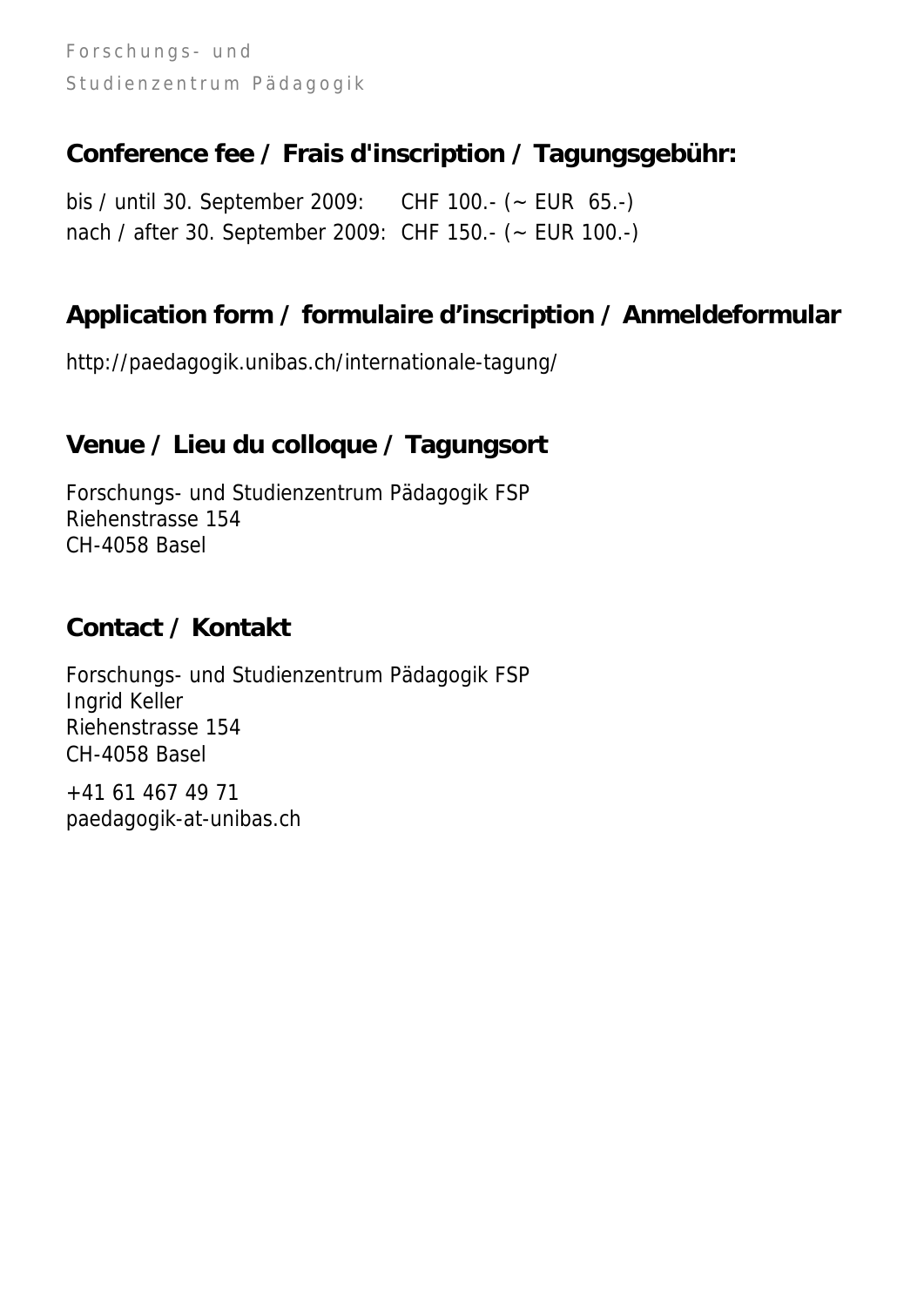### **Lageplan**



Legende:

- **1 Tagungsort** Forschungs- und Studienzentrum für Pädagogik FSP
- **2 Tagungsort** Allgemeine Gewerbeschule AGS
- **3** Basel Badischer Bahnhof (DB)
- **4** Tram- u. Busstation Gewerbeschule (Bus Nr. 30, Tram Nr. 1, 2 oder 6)

s. auch unter <http://map.search.ch/4058-basel/riehenstr.154>